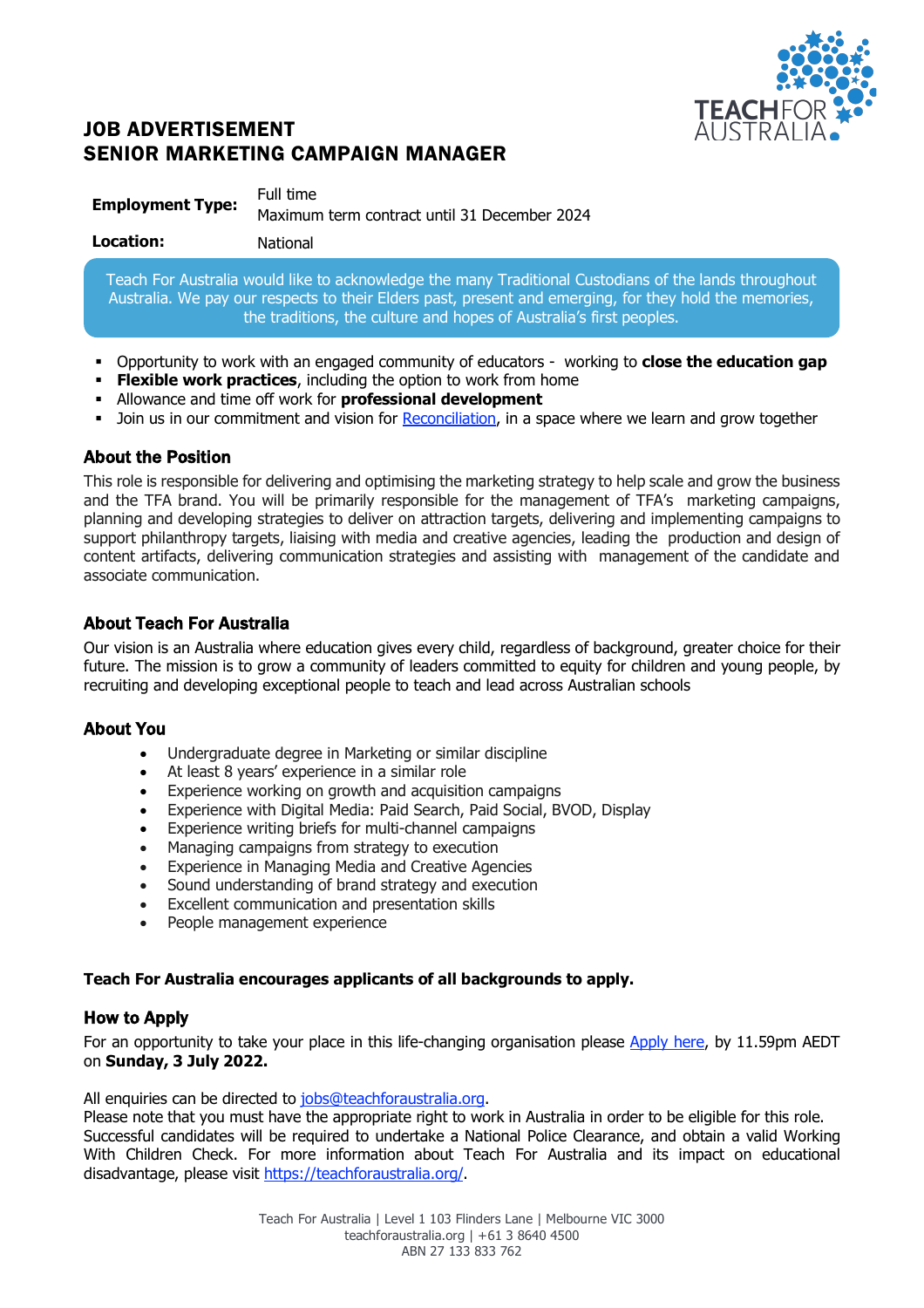# JOB DESCRIPTION

| <b>Role Title:</b> | Senior Marketing Campaign Manager              |                                     |                                                     |
|--------------------|------------------------------------------------|-------------------------------------|-----------------------------------------------------|
| <b>Function:</b>   | Marketing and Recruitment                      | Financial<br><b>Accountability:</b> | <b>SXXXX</b>                                        |
| <b>Reports To:</b> | General Manager<br>- Marketing and Recruitment | People<br>Management:               | 0 first level (direct)<br>0 second level (indirect) |

## Role Purpose

This role is responsible for delivering and optimising the marketing strategy to help scale and grow the business and the TFA brand. You will be primarily responsible for the management of TFA's marketing campaigns, planning and developing strategies to deliver on attraction targets, delivering and implementing campaigns to support philanthropy targets, liaising with media and creative agencies, leading the production and design of content artifacts, delivering communication strategies and assisting with management of the candidate and associate communication.

## Qualifications and Experience

## Essential

- Undergraduate degree in Marketing or similar discipline
- At least 8 years' experience in a similar role
- Experience working on growth and acquisition campaigns
- Experience with Digital Media: Paid Search, Paid Social, BVOD, Display
- Experience writing briefs for multi-channel campaigns
- Managing campaigns from strategy to execution
- Experience in Managing Media and Creative Agencies
- Sound understanding of brand strategy and execution
- Excellent communication and presentation skills
- People management experience

#### Desirable

- Experience working within the education and or NFP sector
- Great copywriting skills and sound creative judgement

## Skills, Attributes and Knowledge

## Essential

- Have the ability to work efficiently, be goal and solutions orientated and be happy to work in a team that rolls up their sleeves and collaborates on decision making and getting stuff done!
- Be a results driven and outcome focused individual.
- Experience in owning and running a marketing budget.
- Demonstrated experience in SEO & Performance Marketing, and managing vendor relations
- Experience in strategy development and optimisation.
- Knowledge and understanding of eCommerce, Google Analytics, SEO, SEM, EDM, Performance marketing.
- Experience with integrated campaign management and digital campaign optimisation including Google Ad campaigns.
- Experience managing large amounts of data, with a quantitative skill set to determine effectiveness of marketing spend.
- The ability to lead, manage and coach the performance of teams.

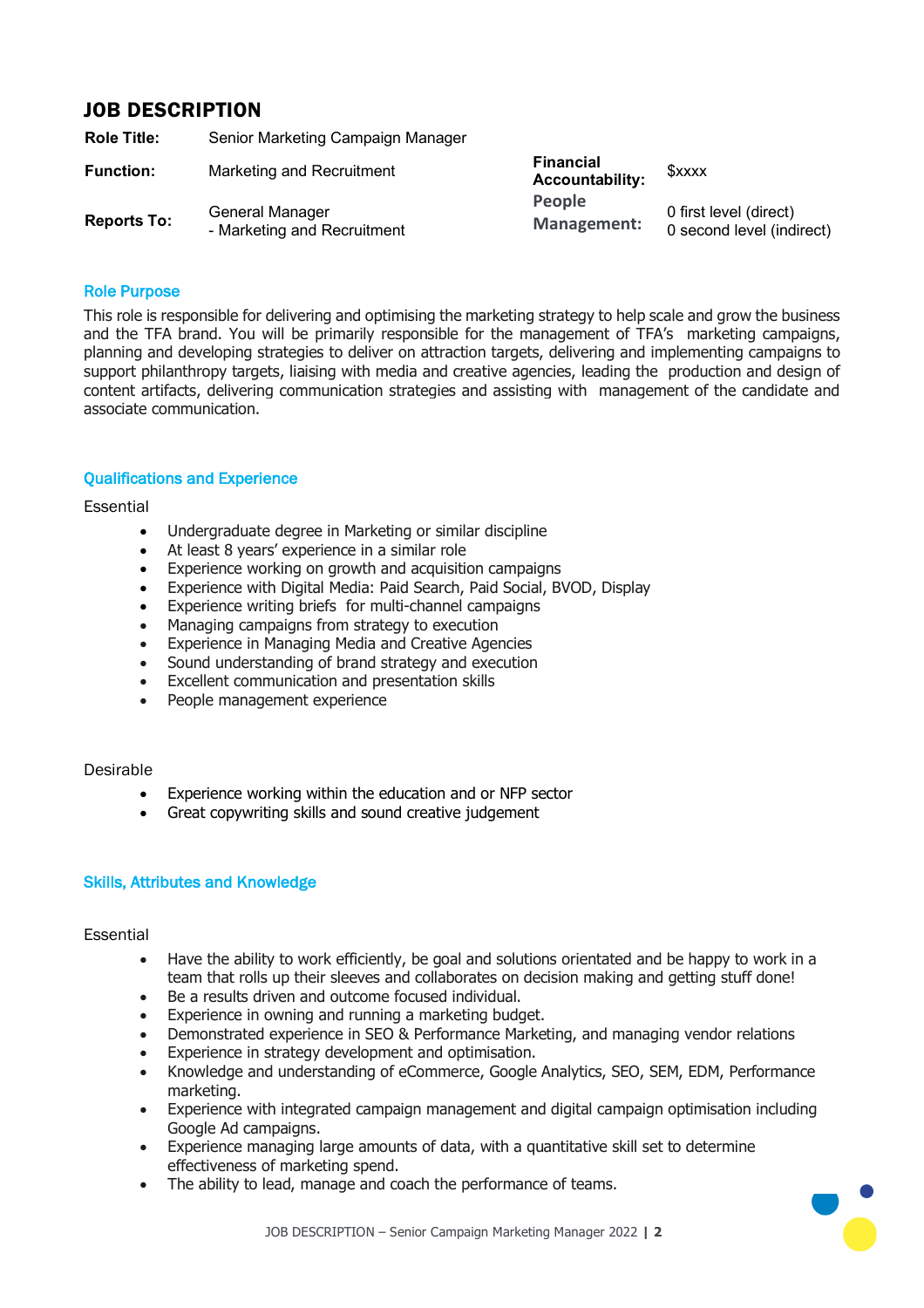## **Attributes**

- Warm and Engaging
- Organised, Clear and Concise with Prioritising Workload for self and team
- Truly collaborative with internal (and external) stakeholders
- Seeks best outcomes for the TFA brand and engages in honest, transparent, and strategic conversations with peers/stakeholders when prioritisation is needed.
- Able to build relationships and operate warmly and confidently with stakeholders internally and externally

## Primary Accountabilities

- Develop and execute marketing plans & strategies to meet organisational/project objectives
- Develop, execute and optimise segment-based campaigns to deliver on attraction targets for key programs.
- Develop key customer journey maps identifying key motivations, barriers and opportunities for segments.
- Developing and implementing a marketing, branding, and promotional program to raise brand awareness and meet
- Overseeing and utilising full potential of Salesforce
- Design the marketing calendar and priortisation of work and content
- Drive campaign content, messaging, and channel executions with support of the marketing team.
- Ensure on brand messaging including tone of voice across our omni-channel environment.
- Weekly reporting on key marketing KPIs.

# **Key areas of responsibility**

CONTENT MANAGEMENT – Lead the creation and delivery of a creative and innovative content strategy that supports program, philanthropy and brand moments, connects with key audiences, drives strong engagement metrics and repeat visitation. Share the content plan with the ELT for alignment and sign off. Leverage both in-house produced brand content and influencer/user-generated content across all owned, earned and paid channels

CAMPAIGN MANAGEMENT - Define and manage campaign calendar, aligned to key events and periods to drive effective marketing. Develop the campaign brief for the wider marketing team, inclusive of objectives, key messaging, moments, dates, prorgam information or content requirements from key stakeholders. Measure and report the success of campaigns through engagement and data and look for opportunities for iterations and performance growth

PEOPLE MANAGEMENT & LEADERSHIP - Lead, develop and retain a team including Social Media & Content Manager, and Graphic Designer to help them achieve their goals and objectives and department strategic initiatives

BUDGET MANAGEMENT- Responsible for managing the annual budgeting process, and working with the marketing team to operate to budget and administer the budget